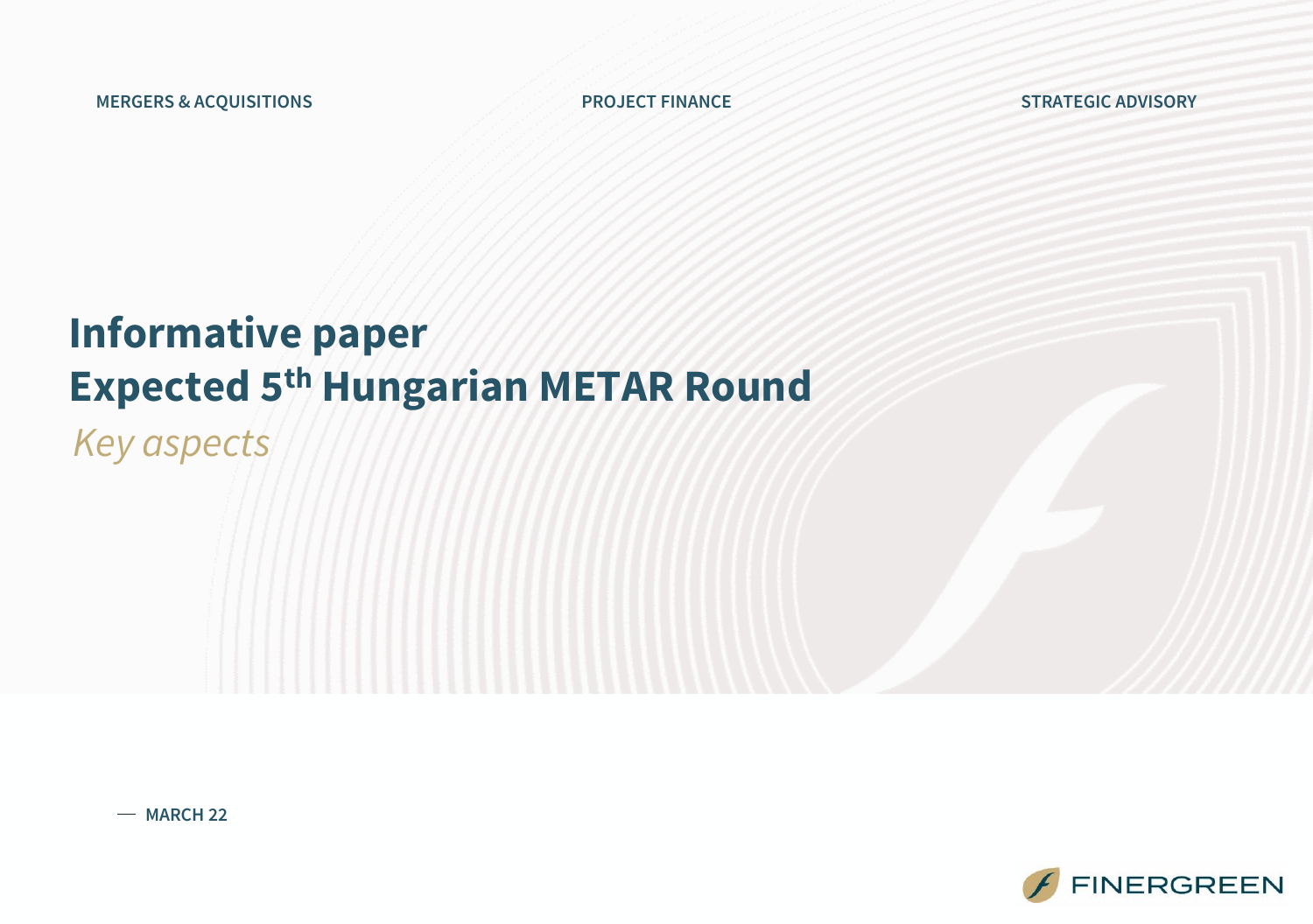## METAR Scheme Overview

*Introduction & Context*

#### **INTRODUCTION**

METAR is a Contract for Difference (CfD) auction system in Hungary for RES. Originally introduced the 1st of January 2017, its goal is to enhance new renewables powerplant investments in the region. METAR is authorized and regulated by MEKH, the Hungarian Energy Regulatory Authority, and was introduced following the termination of a previous Feed-in-Tariff system called "KAT", which consisted in a mandatory off-take by MAVIR at a high price (>100€/MWh).



So far, 4 rounds took place in 2019, 2020 and finally 2021. As shown later, some rules and conditions vary but all three rounds took place based on common grounds. Also, the auction is based on electricity production allocation (GWh/year) and not on capacity allocation. **This 5 th round is allocating the highest subsidized production on METAR.**

Participants can apply for green premium subsidies in the following categories:

- Small category
- Large category

 $\overline{\phantom{a}}$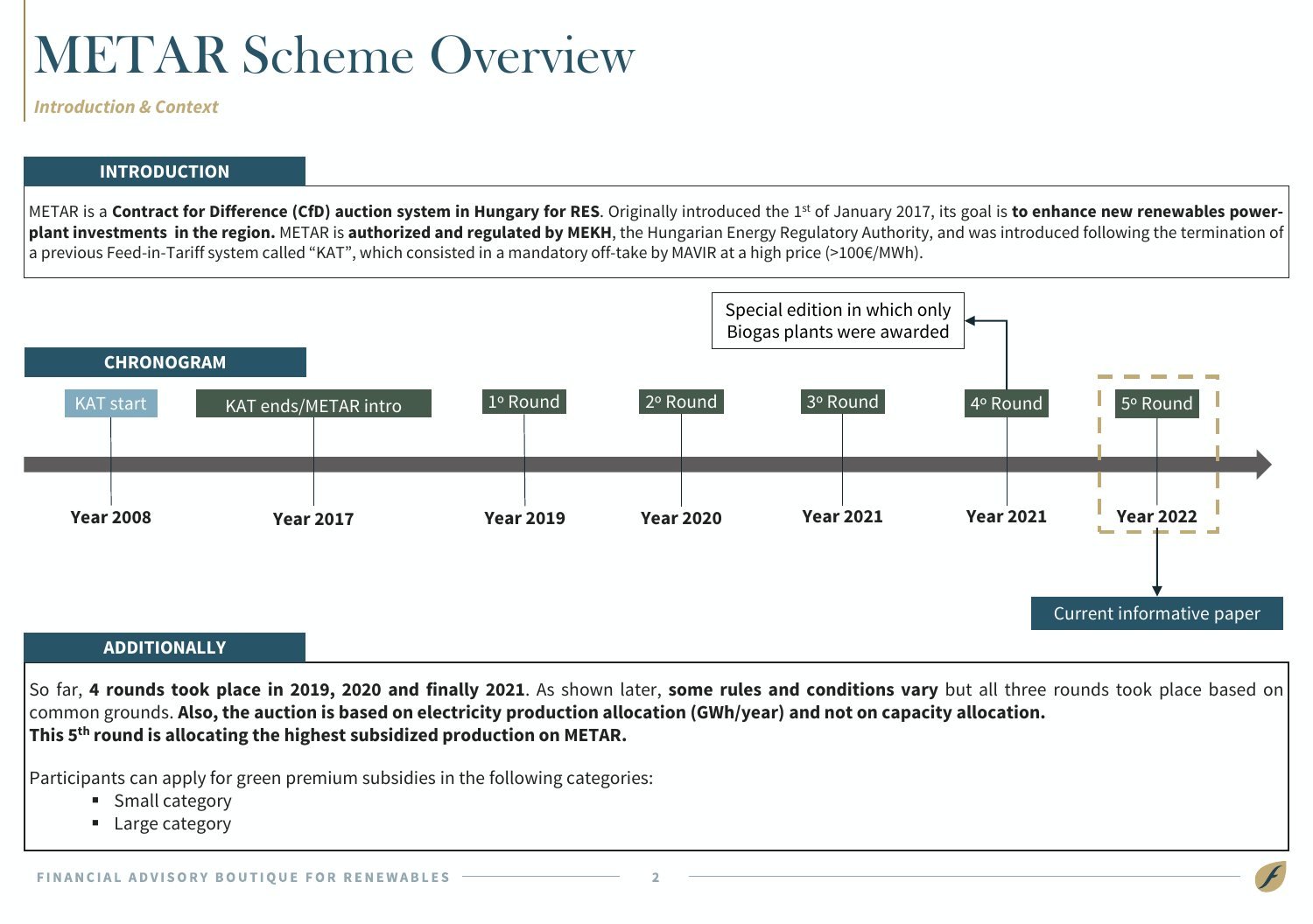

*Rules & conditions*

#### **RULES & CONDITIONS**

- To partake in METAR, participating firms must be registered in Hungary and their plants must be a new investment or subject to refurbishment 顅 amounting to at least 50% of the initial costs.
- The Bid Price cannot be amended or replaced, and the Bidder is committed to it if awarded. Furthermore, It can only be expressed in HUF/KWh and 創 needs to be rounded at two decimal places (e.g., 16.12 HUF/KWh).
	- The premium shall be calculated as the difference between the currently applicable subsidized tariff and the reference market price. Price caps are defined by the Ministry responsible for energy issues (Ministry of Innovation and Technology).
- " There is a limit on the amount of electricity production that can be awarded to the same owner. For instance, in the 3<sup>rd</sup> Round, while the total ③ electricity production awardable amounted to 250GWh/year, a beneficial owner could not be awarded more than 175GWh/year. For the 5<sup>th</sup> Round, while the limit is already known and presented in the table on the next slide, individual limits are not yet defined.
- Awarded projects must enter contract with the Transmission Grid Operator under "performance guarantee", meaning that a certain penalty must be paid if the bid is not realized, defined within the tender. Also, if awarded projects wish to modify their site location, **the tariff agreed shall be reduced by 1HUF/KWh**.
- Awarded bidders have 30 days to prove they can deliver performance. Furthermore, if the deadline is exceeded by more than one year, the successful  $\bullet$ bidder loses the entitlement and will be excluded from bidding procedures for three years.

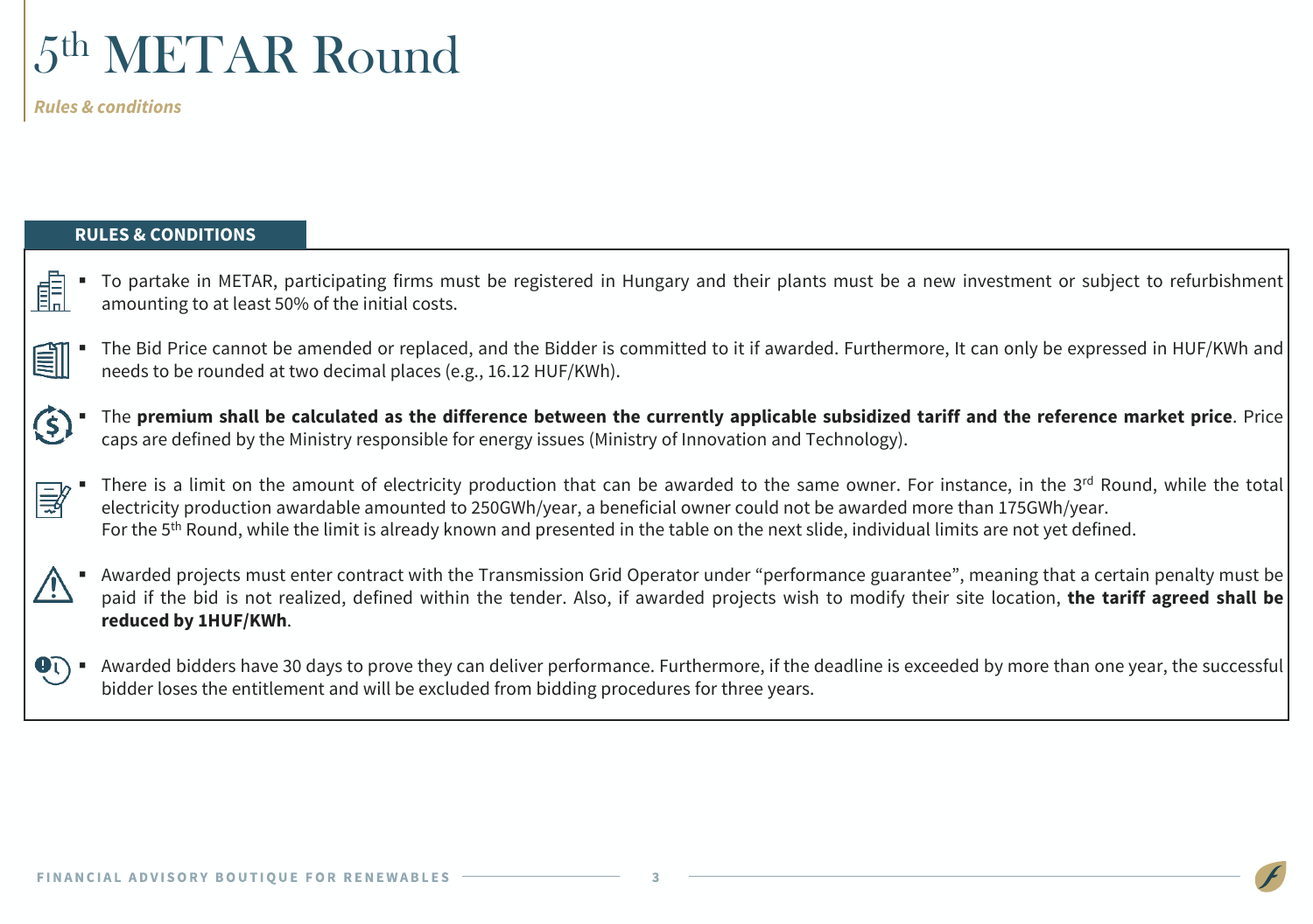# 5th METAR Round

*Key aspects*

**Terms & Specifics**

| Comments |  |
|----------|--|
|----------|--|

| <b>Announcement day</b>       | 04.03.2022                                                                |
|-------------------------------|---------------------------------------------------------------------------|
| <b>Applications open</b>      | 25.03.2022                                                                |
| <b>Applications deadline</b>  | 28.03.2022                                                                |
| <b>Categories (capacity)</b>  | Small: 5-20 MW<br>Large: 20-50 MW                                         |
| <b>Subsidy (production)</b>   | Small category: 144 GWh/year<br>Large category: 720 GWh/year              |
| <b>COD</b> (max. deadline)    | 3 years after award                                                       |
| <b>Max. application price</b> | Small category: 27 Ft/kWh<br>Big category: 25 Ft/kWh<br>п                 |
| <b>Energy storage</b>         | Storage capability of minimum 10% of the annual<br>electricity generation |
| <b>Subsidy period</b>         | 15 years                                                                  |

- The major difference between previous rounds is the new capacity limits regarding the 5<sup>th</sup> tender:
	- Regarding small categories, the minimum limit has been lifted to 5MW (compared to the 0.3 of the previous rounds, as detailed later) and the upper limit has been extended to 20MW.
	- Similarly, large category only applies to plants of a minimum capacity of 20MW up to 50MW.
- An important point to mention, but which will also be detailed on the next slide, is the increase of the electricity generation subsidy, which is logical given the increase in capacities.
- Also, the maximum application prices are probably too high to be awarded given the results of prior rounds but give guidance to applicants.
- The 5<sup>th</sup> Tender also set a condition regarding energy storage capacity that must match a given % of the electricity generation. It is a mandatory condition for application, and failing to do so might result in penalties, or worse, in disqualification.

 $\overline{\phantom{a}}$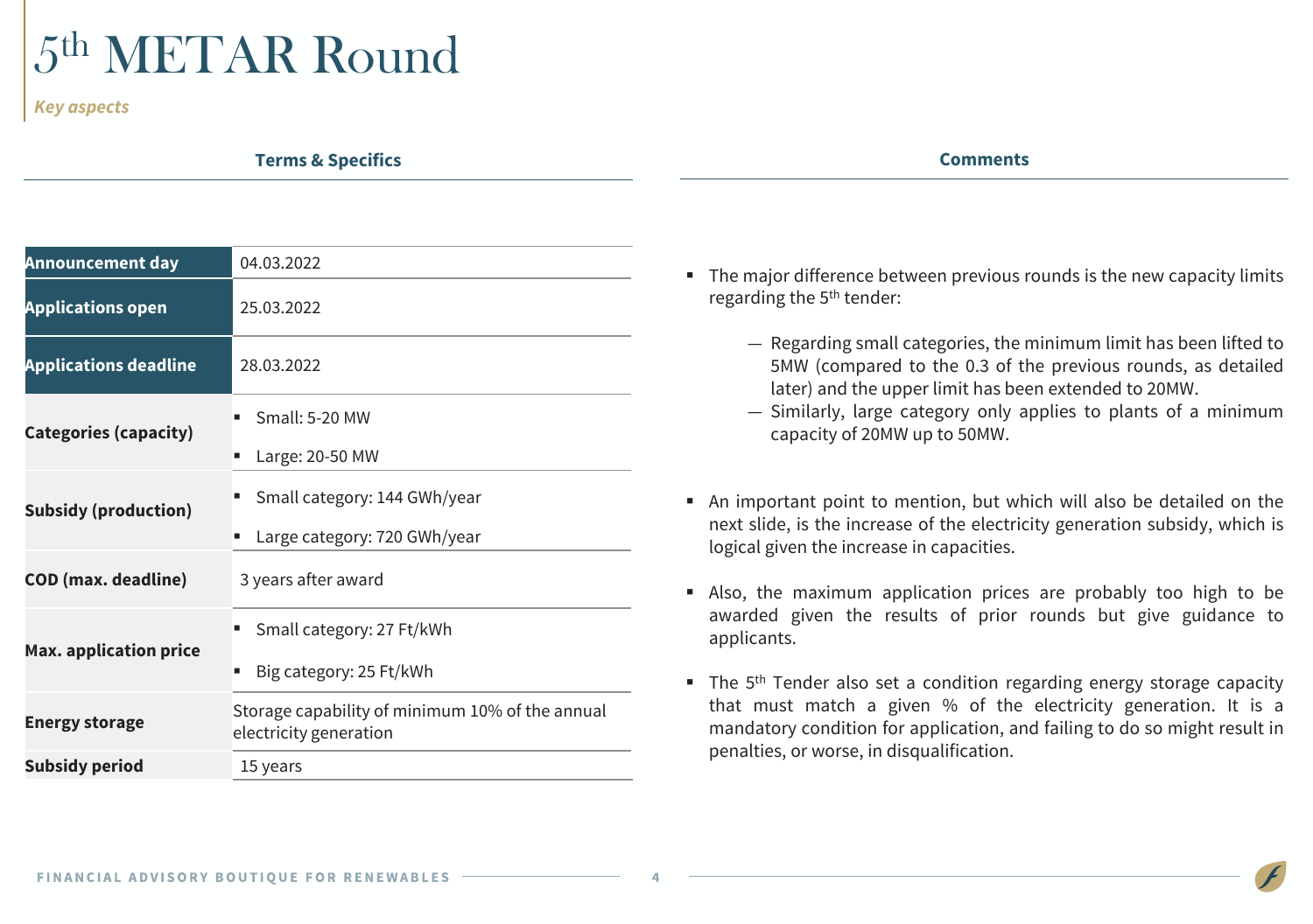# 5th METAR Round

*Trends and comparison between METAR rounds*

| Comparative table between METAR rounds (4th Round excluded) |  |             |     |
|-------------------------------------------------------------|--|-------------|-----|
|                                                             |  | $2nd$ $3rd$ | 5th |

|                                              |           |           |           | <u>.</u>  |
|----------------------------------------------|-----------|-----------|-----------|-----------|
| Small - PVPP Capacity (in MW)                | $0.3 - 1$ | $0.3 - 1$ | $0.3 - 1$ | $5 - 20$  |
| Large - PVPP Capacity (in MW)                | $1 - 20$  | $1 - 50$  | $1 - 20$  | $20 - 50$ |
|                                              |           |           |           |           |
| Small - Annual generation subsidy (in GWh/y) | 66        | 40        | 50        | 144       |
| Large - Annual generation subsidy (in GWh/y) | 134       | 350       | 250       | 720       |
| <b>Small category</b>                        |           |           |           |           |
| Average winner price (Ft/KWh)                | 24.4      | 22.4      | 21.2      |           |
| Max Price Small PVPP (Ft/KWh)                |           |           |           | 27.0      |
| Large category                               |           |           |           |           |
| Average winner price (Ft/KWh)                | 22.0      | 17.5      | 16.1      |           |
| Max Price Large PVPP (Ft/KWh)                |           |           |           | 25.0      |
|                                              |           |           |           |           |

Largest subsidized energy amount so far for METAR PVPP: Photovoltaic power plants

### **Small category – Capacity range per Round (in MW) – 4**



Small PVPP Capacity Minimum (in MW) Small PVPP Capacity Maximum (in MW)



### **Annual Generation Subsidy Cap per Round (in GWh/y) – 4 th excluded**

### **th excluded Large category – Capacity range per Round (in MW) – 4 th excluded**



-Large PVPP Capacity Minimum (in MW) - Large PVPP Capacity Maximum (in MW)

 $\overline{\phantom{a}}$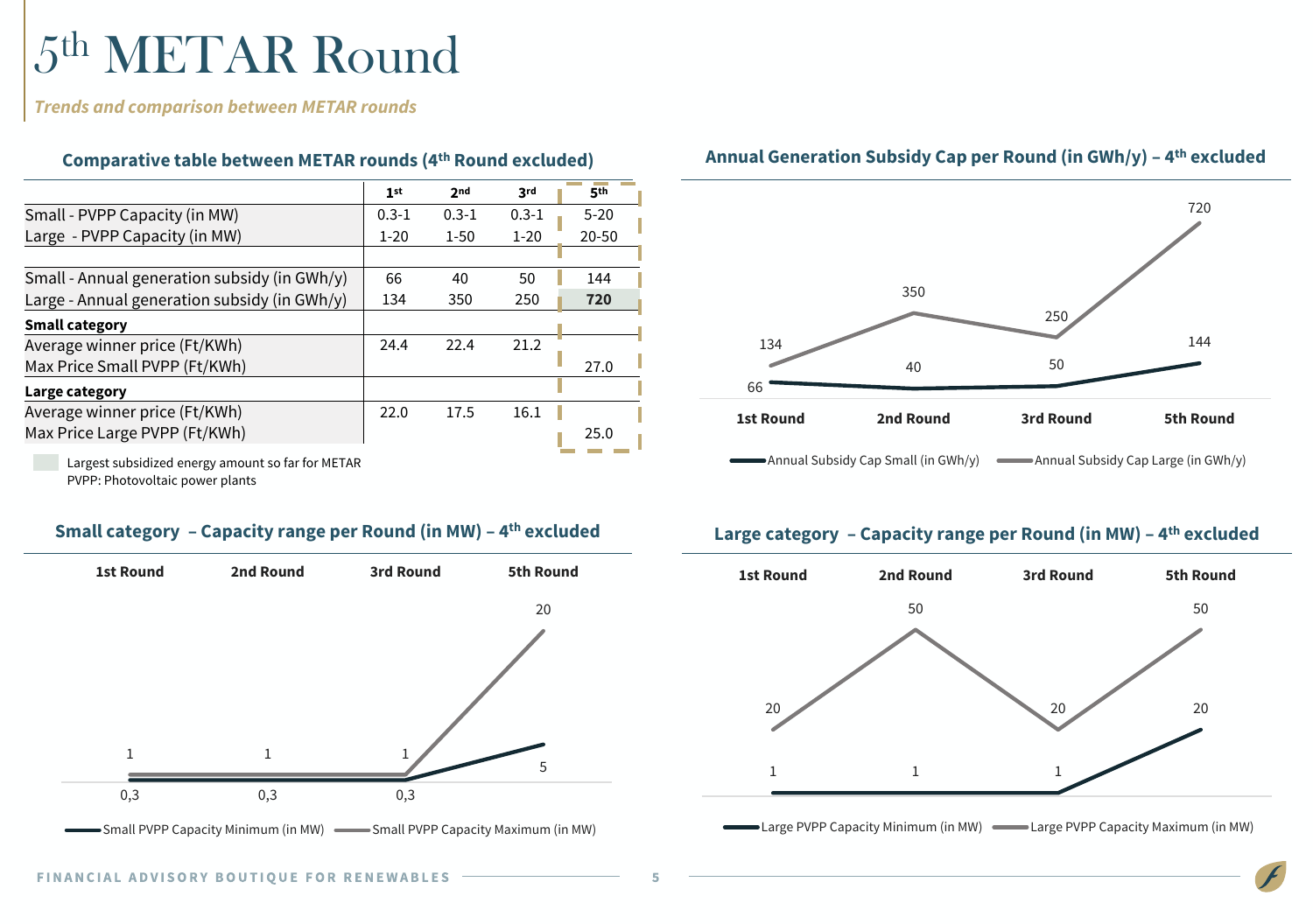### **Contacts**

*Feel free to reach out*



Managing Partner Hungary

M. +33 (0) 6 24 01 66 80 renaud.vallier@finergreen.com F



M. +34 634 71 63 08 sergio.mandru@finergreen.com



Donat HORTION Analyst



M. +33 6 38 51 53 97 donat.hortion@finergreen.com